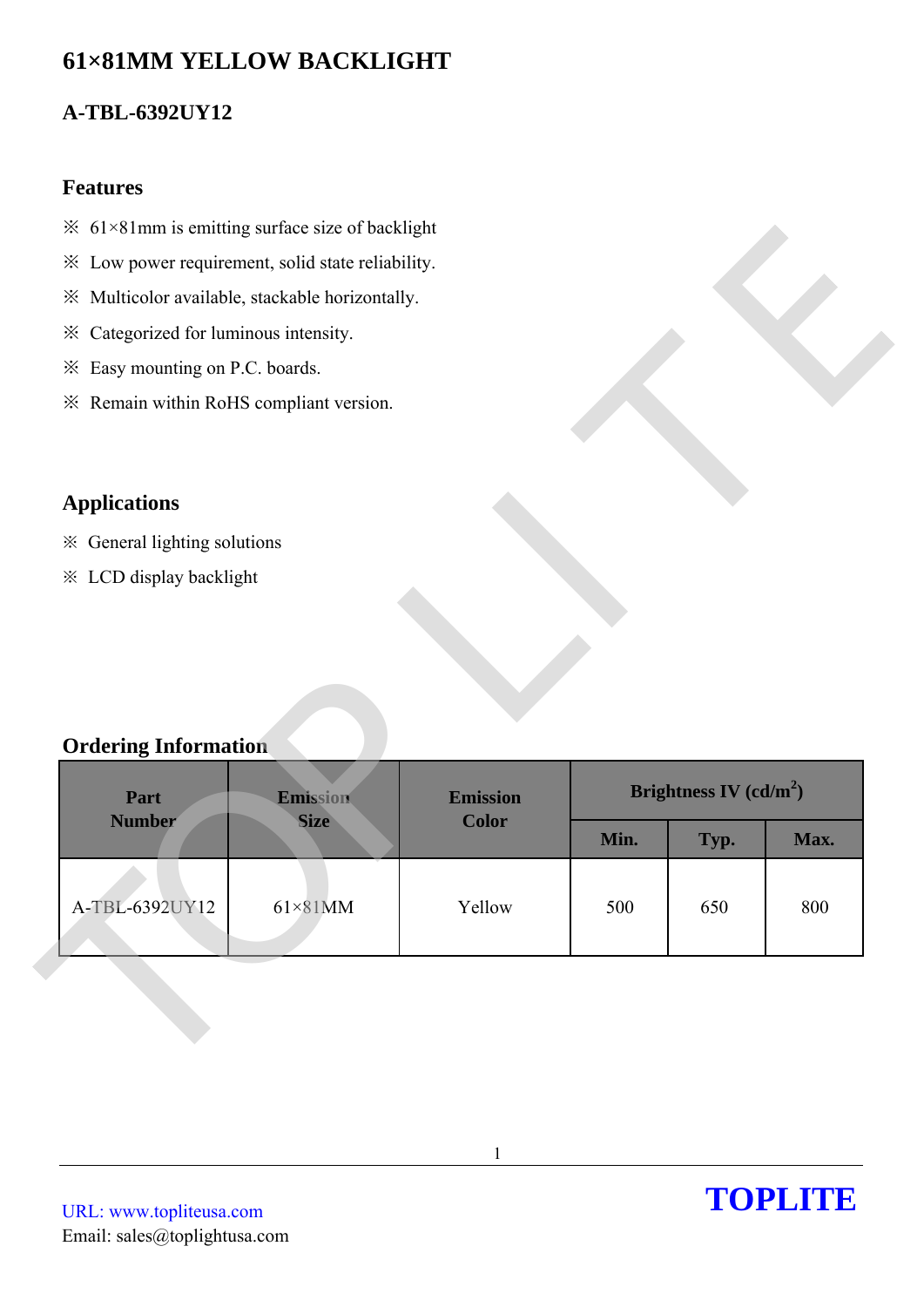### **Maximum Ratings**

| <b>Parameter</b>                                        | <b>Symbol</b> | Value         | Unit          |
|---------------------------------------------------------|---------------|---------------|---------------|
| Operating temperature                                   | $T_{OP}$      | $-35 \sim 85$ | $\mathcal{O}$ |
| Storage temperature                                     | $T_{STG}$     | $-35 \sim 85$ | $\mathcal{C}$ |
| Peak forward current $(T_A=25 \degree C)$ <sup>*1</sup> | $1_{\rm PF}$  | 40            | m A           |
| Reverse voltage (TA=25 $^{\circ}$ C)                    | $\rm V_R$     |               |               |
| Power consumption (TA=25 $^{\circ}$ C)                  |               | 300           | mW            |

## **Electrical / Optical Characteristics (1)**

| <b>Symbol</b><br>(Typ.)<br>$\lambda_{\rm P}$ | <b>Value</b><br>590                                                                     | Unit<br>nm           |
|----------------------------------------------|-----------------------------------------------------------------------------------------|----------------------|
|                                              |                                                                                         |                      |
| Δλ<br>(Typ.)                                 | 30                                                                                      | nm                   |
| $I_F$<br>(Min.)                              | 20                                                                                      |                      |
| (Typ.)<br>$I_F$                              | 25                                                                                      | mA                   |
|                                              |                                                                                         |                      |
|                                              | 10                                                                                      | V                    |
| (Max.)<br>$\rm V_F$                          |                                                                                         |                      |
| ${\rm TC}$<br>(Min.)                         |                                                                                         | K                    |
|                                              |                                                                                         | K                    |
| (Typ.)                                       | 75%                                                                                     |                      |
|                                              |                                                                                         |                      |
|                                              | $\mathbf{I}_{\rm F}$<br>(Max)<br>$V_F$<br>(Min.)<br>$\rm V_F$<br>(Typ.)<br>TC<br>(Max.) | 30<br>$\blacksquare$ |

## **Luminous Intensity Bin Groups**

| Brightness IV $(cd/m^2)$ |      |      |  |  |
|--------------------------|------|------|--|--|
| Min.                     | Typ. | Max. |  |  |
| 500                      | 650  | 800  |  |  |

URL: www.topliteusa.com Email: sales@toplightusa.com

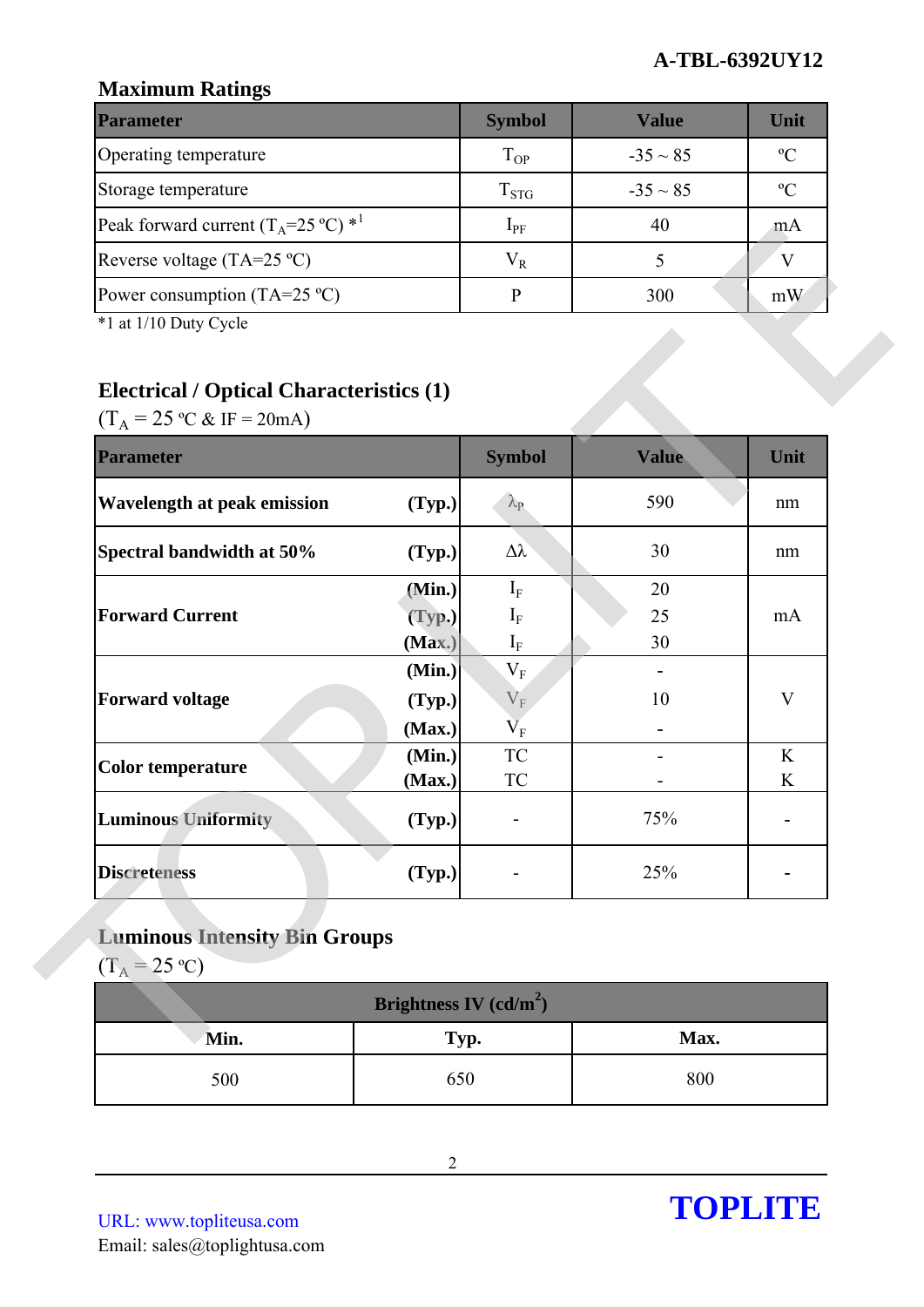#### **Electrical/Optical Charateristic (2)**



URL: www.topliteusa.com Email: sales@toplightusa.com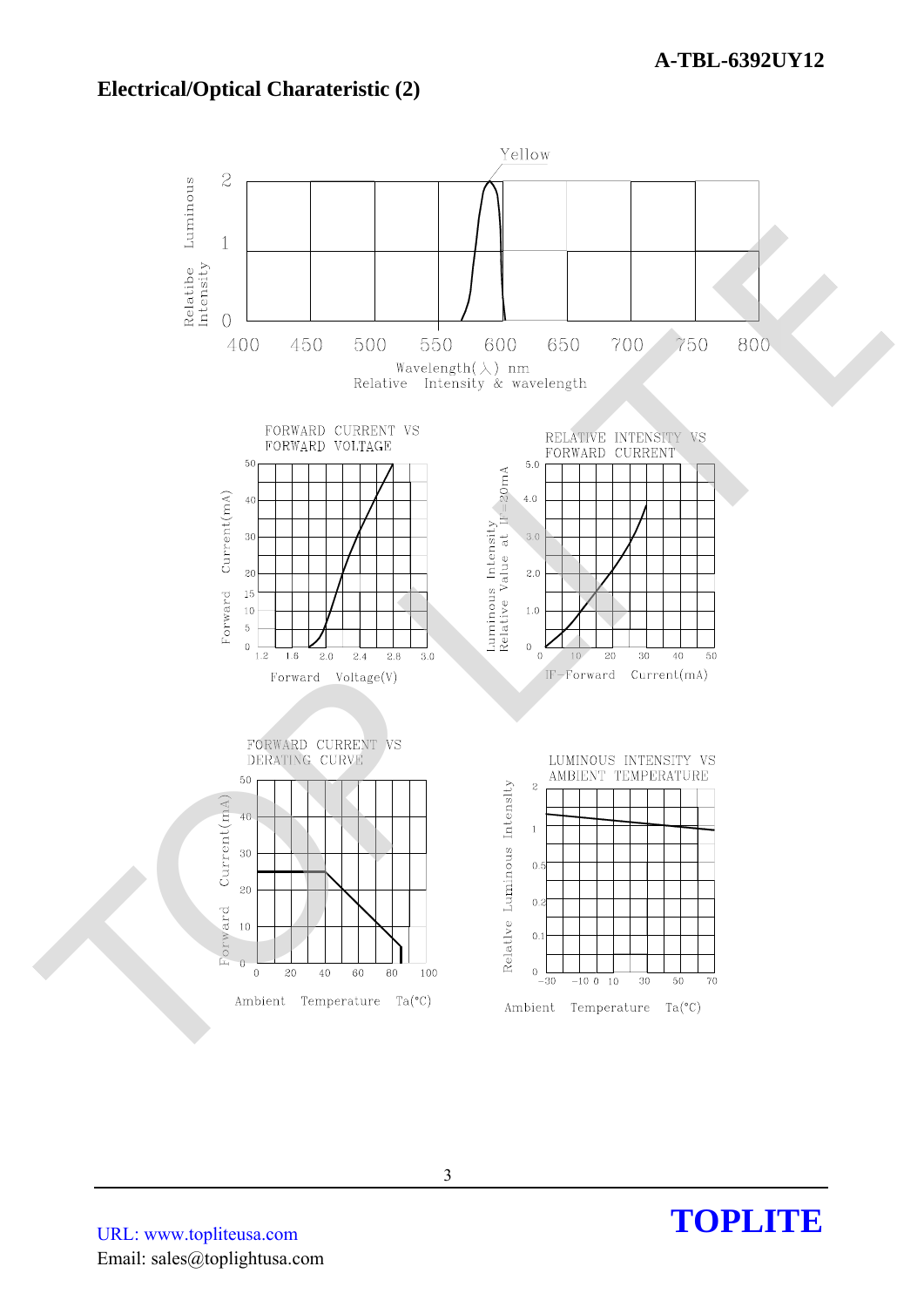### **Package Outline Dimensions**



#### Notes:

- 1. All dimensions are in millimeters. Tolerance is +/-0.25 unless otherwise noted.
- 2. The specifications, characteristics and technical data described in the datasheet are subject to change without prior notice.